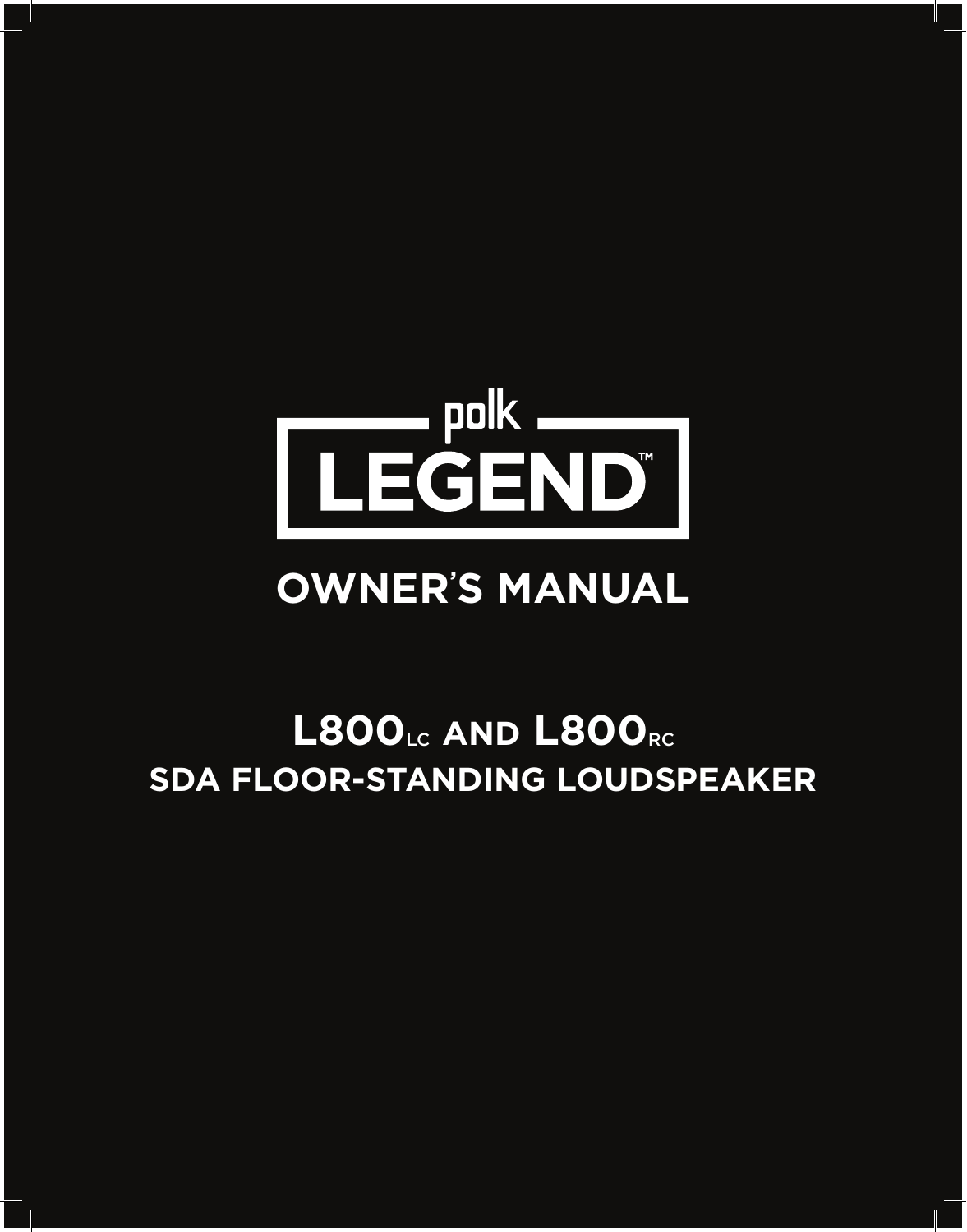## **Contents**

## **Expect Great Sound – The Legend Legacy**

Thank you for choosing the Polk Legend Series of loudspeakers. With sound that virtually transports the listener to the scene of the recorded performance, the Legend Series offers great Polk sound housed in bold, American design. Listen to music with crisp, lifelike detail and natural reproduction of complex low-frequency instruments — even during extended listening at performance levels. Dive into your music collection and bring the live show home, or amplify your home theater entertainment. With its American modern styling, each speaker in the Legend Series features gorgeous curves and aggressive accents that elevate the décor of your room. Pure and simple, the Polk Legend Series is engineered and designed with your entertainment in mind.

Having built a reputation as the makers of great sound for more than 40 years, Polk Audio takes pride in superior sound and build quality, which features many patented and award-winning audio innovations. For Polk, building audio products isn't just a job — it's a passion to deliver great sound that's accessible for everyone!

## **Patented SDA Pro Surround Technology**

Polk Patented SDA Pro (Stereo Dimensional Array) surround technology creates an expansive soundstage and detailed stereo image, while delivering a natural multi-dimensional sound experience. A wide, detailed soundstage is accomplished by revealing the original recorded signal. By positioning additional drivers to deliver a precisely derived interaural crosstalk cancellation signal to your ears, SDA Pro enables you to hear the sonic image just as the recording captured it. Individual instruments appear across a wide stage, as if the performance were in front of you at that very moment. In addition to processing two channel audio, it also integrates with 5.1 surround sound and is compatible with modern decoding technologies.

# **HOW SDA PRO (STEREO DIMENSIONAL ARRAY) WORKS**

The original recorded left and right stereo signals are intended for the left and right ears, respectively. With conventional stereo speakers, sound from the left and right channel cross paths and are heard by the opposite ear (Figure 1). This is called Interaural Crosstalk (IAC). IAC distorts the imaging process, causing a narrow, shallow sound field (Figure 2). SDA Pro technology employs an acoustically inverted "dimensional" signal to cancel IAC, without impacting the original recorded signal (Figure 3). The result is that only the correct, original recorded signal reaches each ear, and the full width and depth of the sound stage is accurately reproduced (Figure 4).





Figure 1. Conventional Speakers



Figure 2. Compressed Sound Stage due to Undesired Signals





Figure 3. Polk TRUE STEREO SDA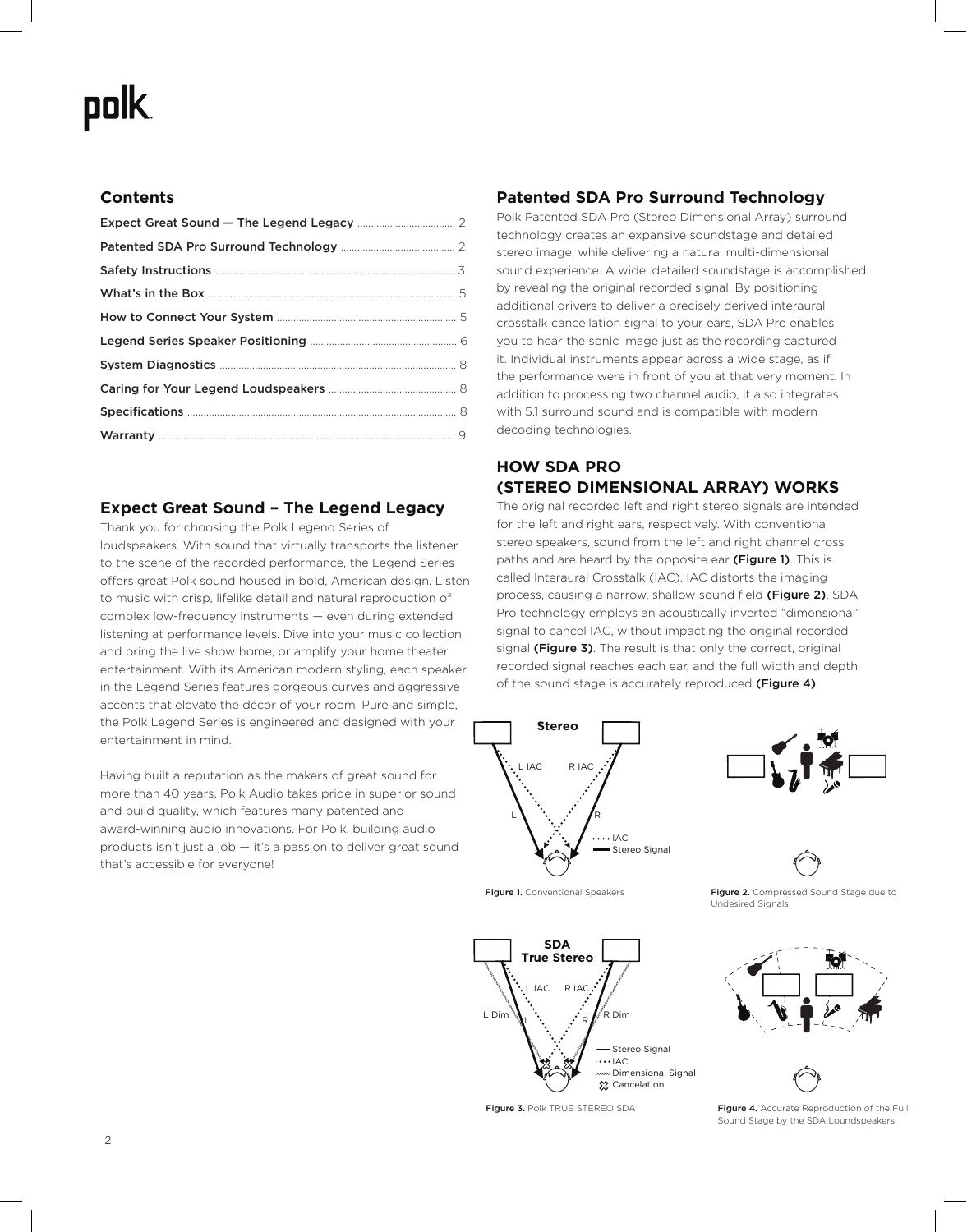

# **SDA HEAD SHADOW AND ANGLED BAFFLES**

Legend L800 SDA Pro speakers feature new developments in Polk-patented SDA technology.

Head Shadow – When the IAC passes across the listeners face, it is modified in the same manner as light trying to go around an obstacle. This is known as the "head shadow." Polk L800 speakers feature sophisticated dimensional HS (head shadow) crossover to more precisely match and cancel out IAC noise, creating precise, immersive and expansive imaging. Angled Baffles – Angled baffles in the L800 allow the main stereo speaker arrays to point directly at the primary listening area, providing the best natural dispersion of the stereo signal.

## Technical Assistance or Service

If anything is missing or damaged, or if your speaker fails to operate, notify Polk Audio Customer Service immediately at +1 800-377-7655. If you experience difficulty after following the directions to connect your speakers outlined in this manual, please double-check all wire connections. Should you isolate the problem to the speaker, contact the authorized Polk Audio dealer where you made your purchase, or contact Polk Audio Customer Service at 800-377-7655 or via email at polkcs@polkaudio.com. Outside the US & Canada, call +1 410-358-3600.

#### WARNING: Listen Carefully

Polk Audio loudspeakers and subwoofers are capable of playing at extremely high volume levels, which could cause serious or permanent hearing damage. Polk Audio, Inc. accepts no liability for hearing loss, bodily injury or property damage resulting from the misuse of its products. Keep these guidelines in mind and always use your own good judgment when controlling volume:

• Limit prolonged exposure to volume levels that exceed 85 decibels (dB). For more about safe volume levels, take a look at the Occupational Health and Safety Administration (OSHA) guidelines at http://www.osha.gov/.

### Product Disposal

Certain international, national and/or local laws and/or regulations may apply regarding the disposal of this product. For more information, please contact the retailer where you purchased this product or the Polk Importer/Distributor in your country. More information is also available at www.polkaudio. com or by contacting Polk Audio at 1 Viper Way, Vista, California, 92081, USA. Phone: 1-800-377-7655.

This symbol on our electrical products or their packaging indicates that it is prohibited in Europe to discard the product in question as domestic waste. In order to ensure that you dispose of the products correctly, please dispose of the products according to local laws and regulations on the disposal of electrical and electronic equipment. In doing so you are contributing to the retention of natural resources and to the promotion of environmental protection by the treatment and disposal of electronic waste.

## **Safety Instructions**



## CAUTION:

TO REDUCE THE RISK OF ELECTRIC SHOCK, DO NOT REMOVE COVER (OR BACK). NO USER-SERVICEABLE PARTS INSIDE. REFER SERVICING TO QUALIFIED SERVICE PERSONNEL.



The lightning flash with arrowhead symbol, within an equilateral triangle, is intended to alert the user to the presence of uninsulated "dangerous voltage" within the product's enclosure that may be of sufficient magnitude to constitute a risk of electric shock to persons.



The exclamation point within an equilateral triangle is intended to alert the user to the presence of important operating and maintenance (servicing) instructions in the literature accompanying the appliance.

#### WARNING:

TO REDUCE THE RISK OF FIRE OR ELECTRIC SHOCK, DO NOT EXPOSE THIS APPLIANCE TO RAIN OR MOISTURE.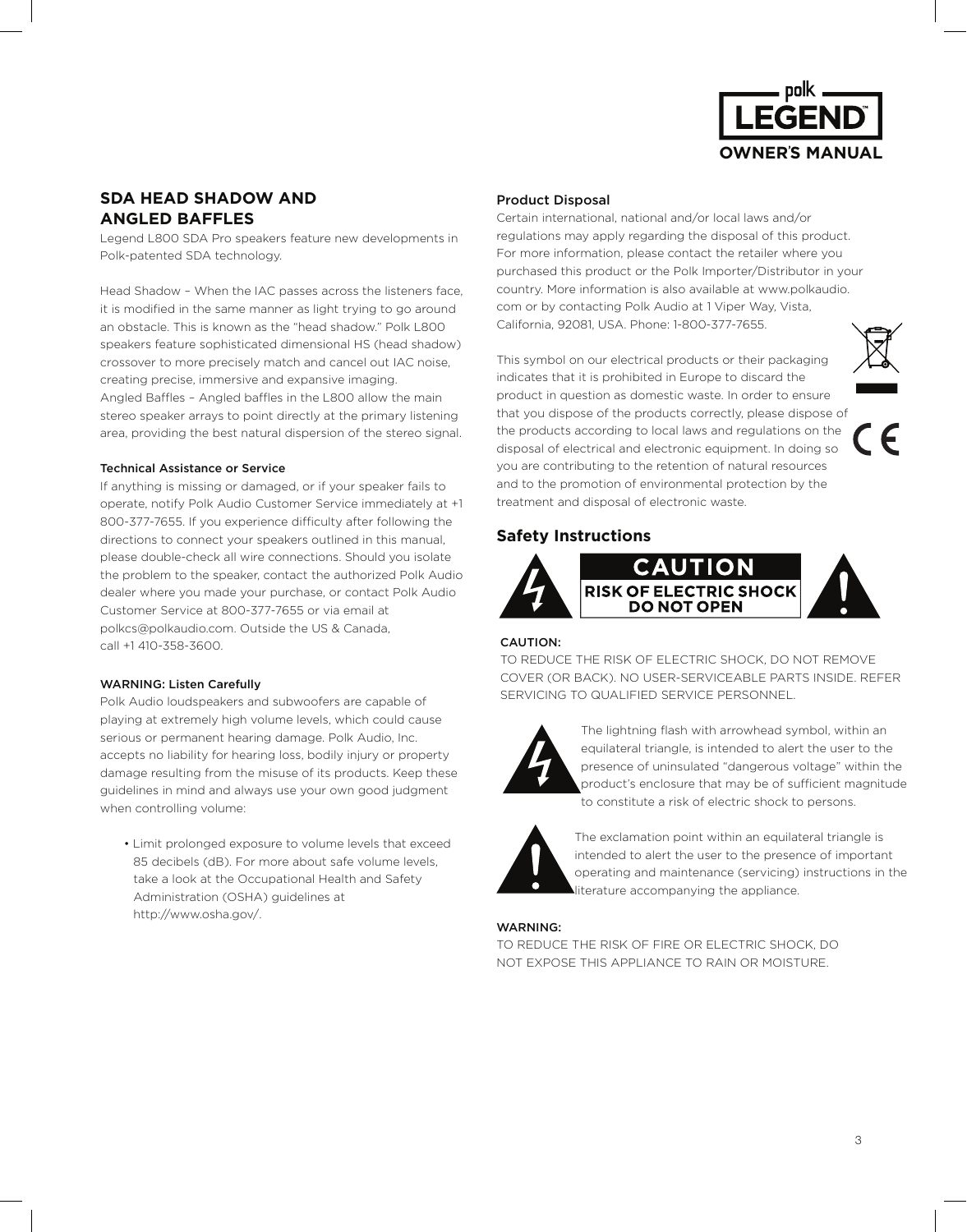## IMPORTANT SAFETY INSTRUCTIONS

- 1. Read these instructions.
- 2. Keep these instructions.
- 3. Heed all warnings.
- 4. Follow all instructions.
- 5. Do not use this apparatus near water.
- 6. Clean only with dry cloth.
- 7. Do not block any ventilation openings. Install in accordance with the manufacturer's instructions.
- 8. Do not install near any heat sources such as radiators, heat registers, stoves, or other apparatus (including amplifiers) that produce heat.
- 9. Only use attachments/accessories specified by the manufacturer.
- 10. Use only with the cart, stand, tripod, bracket, or table specified by the manufacturer, or sold with the apparatus. When a cart is used, use caution when moving the cart/apparatus combination to avoid injury from tip-over.



11. Refer all servicing to qualified service personnel. Servicing is required when the apparatus has been damaged in any way, such as power supply cord or plug is damaged, liquid has been spilled or objects have fallen into the apparatus, the apparatus has been exposed to rain or moisture, does not operate normally, or has been dropped.

## **NOTES ON USE** WARNINGS

- Avoid high temperatures. Allow for sufficient heat dispersion when installed in a rack.
- Keep the unit free from moisture, water, and dust.
- Do not obstruct the ventilation holes.
- Do not let foreign objects into the unit.
- Do not let insecticides, benzene, and thinner come in contact with the unit.
- Never disassemble or modify the unit in any way.
- Ventilation should not be impeded by covering the ventilation openings with items, such as newspapers, tablecloths or curtains.
- Naked flame sources such as lighted candles should not be placed on the unit.
- Do not expose the unit to dripping or splashing fluids.
- Do not place objects filled with liquids, such as vases, on the unit.

## A NOTE ABOUT RECYCLING:

This product's packaging materials are recyclable and can be reused. Please dispose of any materials in accordance with the local recycling regulations. When discarding the unit, comply with local rules or regulations.



## EU Declaration of Conformity

Hereby, [Sound United, LLC] declares that our product is in compliance with following EU/EC Directives. The full text of the EU declaration of conformity is available at the following internet address:

### <EU/EC Directives>

RoHS: 2011/65/EU, and amendment directive (EU) 2015/863 "EU declaration of conformity URL: https://www.polkaudio.com/declarations-of-conformity"

Sound United, LLC 1 Viper Way Vista, CA 92081 USA

EU contact : Sound United Europe, A division of D&M Europe B.V. Beemdstraat 11, 5653 MA Eindhoven, The Netherlands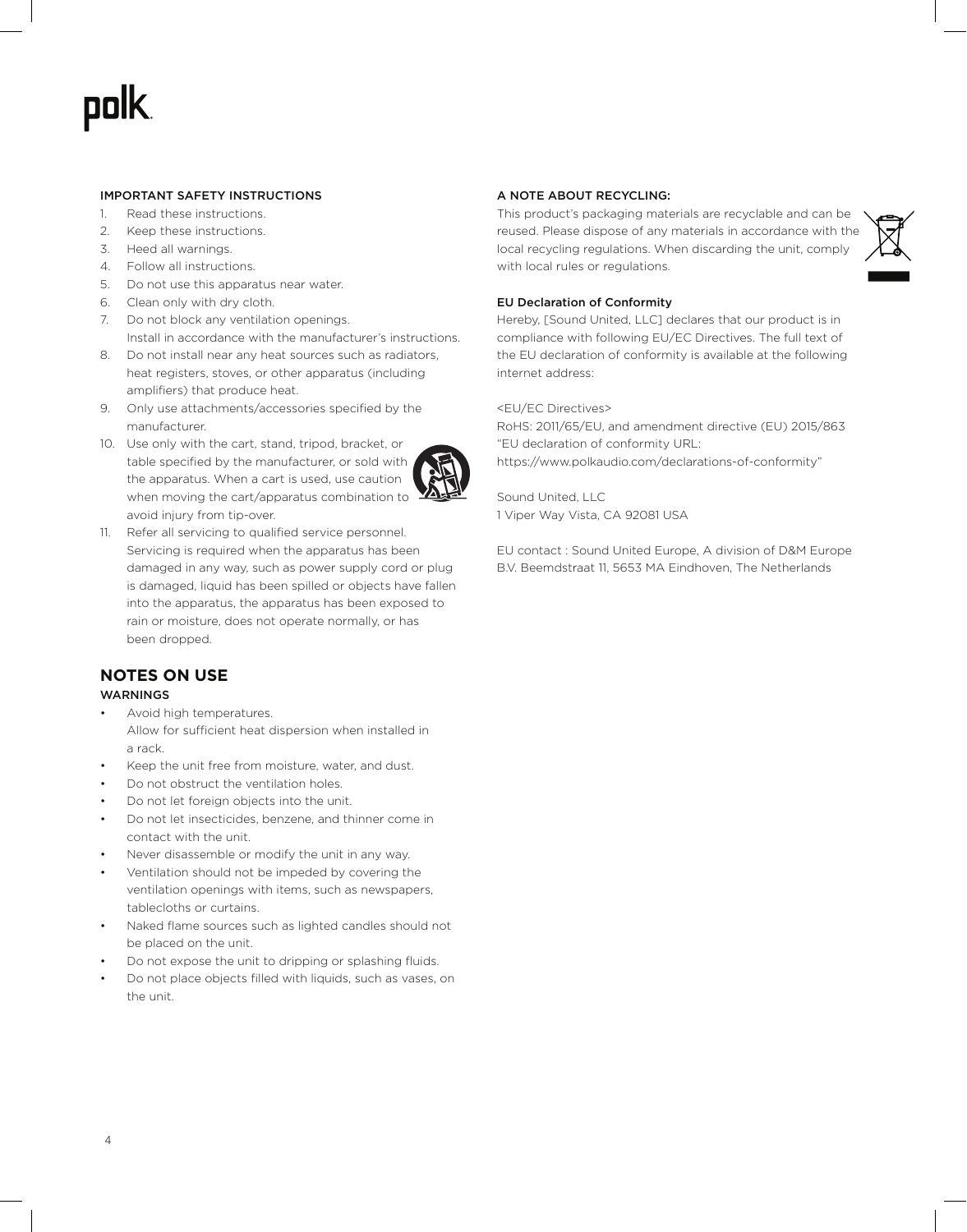

## **What's in the Box**

Each box contains:

 $\overline{1}$ 

- 1. Loudspeaker
- 2. Owner's Manual
- 3. Registration Card
- 4. Magnetic grilles
- 5. 15' SDA Pro interconnect cable
- 6. Allen wrench
- 7. Dust cloth

# **How to Connect Your System**

To get the best sound quality, it's important to wire your speakers correctly.

## SDA Pro Interconnect

Locate the interconnect cables packed with both the right and left speaker. Each cable is 15' long, but they can be connected together for a length of 30', if needed. Walk around to the back of one speaker and locate the SDA Pro Interconnect socket on the input plate. Align the plug properly with the socket and push gently but firmly into place until it is fully seated in the socket. To remove the plug, grasp it by the molded body (not by the cable) and pull gently outward (Figure 5). Walk across to other to the other speaker and connect the other end of the interconnect cable in the same manner.



Figure 5

### Amplifier/Receiver Connections

Locate the amplifier outputs, marked red and black. Red corresponds to + (positive) and black corresponds to – (negative). Using recommend speaker cable, connect the left channel amplifier outputs to the left speaker, making certain to connect the red or + output to the red terminal on the speaker. Connect the black or – amplifier output to the black terminal on the same speaker. Using recommended speaker cable, connect the right channel amplifier outputs to the right speaker in the same way.



Receiver. An Integrated Amplifier Or A Power Amplifier.

These recommendations are for all connections from the amplifier/ receiver to each speaker:

| Runs                                                           | Gauge        |
|----------------------------------------------------------------|--------------|
| Lengths up to $25'$ (5 m)                                      | 16 or better |
| Lengths greater than $25'$ (5 m)<br>but less than $50'$ (15 m) | 14           |
| Lengths greater than 50' (15 m)<br>but less than $75'$ (25 m)  | 12           |
| Lengths greater than 75' (25 m)                                | 10           |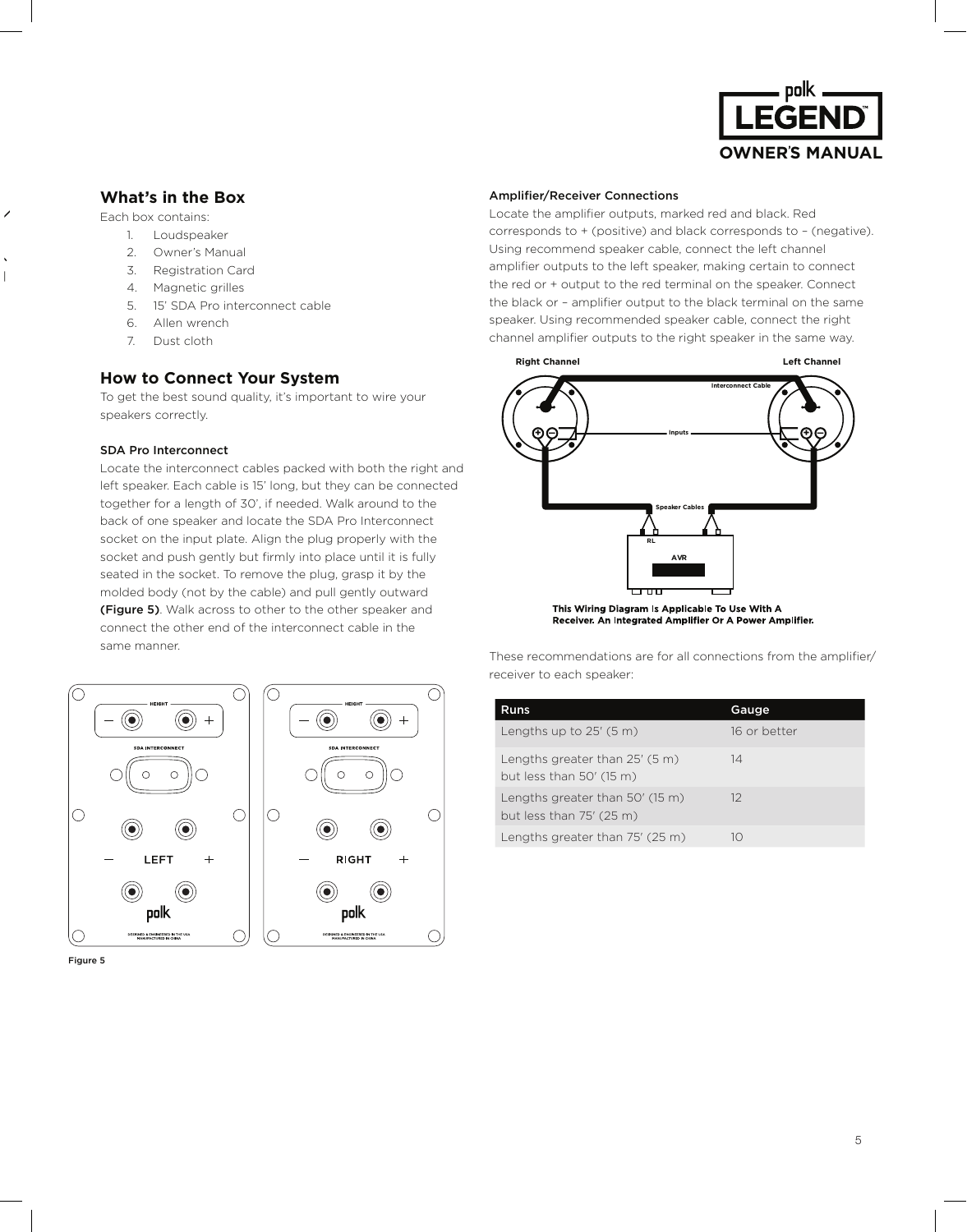### Binding Posts

To connect wire to the binding post, unscrew the binding post cap and insert the bare wire into the hole near the base of the binding post. Do not insert the insulated part of the wire into the hole as this will not give you a good connection. Tighten the binding post cap until it seats firmly with the wire, but do not over tighten.



## Connectors

You have several options when choosing connectors for your speaker wires, and it's really a matter of personal preference. Three of the more commonly used are banana plugs, spade lugs and bare wire. If you know where you want to locate your speakers and plan to set up your system and leave them there, then bare wire will work fine. Just make sure there are not stray strands of wire that could come into contact with each other. If you like to experiment with different speaker locations, spade lugs or banana plugs offer more convenient options when it comes to disconnecting and reconnecting wires.

## Basic Floor-Standing Speaker Hookup

Make sure that the red (+) and black (-) connectors on your amplifier or receiver connect to the red (+) and black (-) connectors on your speakers. If your speakers sound "thin," with little bass and little or no center image, odds are that one of the speaker wires is connected backwards. Double check all connections.

## Bi-Wiring

Bi-wiring can provide noticeable improvements in the overall transparency of your loudspeakers. After removing the jumpers, run separate speaker wires to the low and high frequency inputs from a single amplifier (the upper set of binding posts are for the high frequency drivers, the lower set of binding posts are for the low frequency drivers). Connect the other ends of both wire sets to the same amplifier inputs. See amplifier/AV receiver user manual for configuration instructions.



#### Bi-Amping

Bi-amping allows you to use separate amplifiers for the high and low frequency sections of your loudspeaker for greater dynamic range and lower distortion. We recommend that your separate amplifiers have identical gain to preserve the speaker's voicing balance. After removing the jumpers, connect the speaker wires from the high frequency amplifier outputs to the upper set of terminal posts on each speaker. Follow the same procedure for connecting the low frequency amplifier outputs to the lower set of terminals. Remember to maintain correct wiring polarity (+ to +, – to –) in all connections. See amplifier/AV receiver user manual for configuration instructions.



## **Legend Series SDA Pro Speaker Positioning**

Placement of Legend Series SDA Pro loudspeakers is much like a standard stereo setup, except for the following differences:

> • No "toe-in" of the loudspeakers is required. They should be parallel to the plane of the listener's ears • The speakers will be closer together than usual. A 60° included angle is standard for regular stereo, where 30- 40° is typically better for SDA reproduction

Experimentation with speaker-to-speaker and listener-tospeaker distance is necessary to find the best combination for a listener and the listening space. A recommended 6-8' speaker-to-speaker placement and 10'-12' speaker-to-listener placement is a good place to start. Find the combination where apparent stage width, timbral accuracy and direct-to-reflected ratio is the best. Keep side wall reflections as far away as possible, or absorbed if necessary, for maximum performance. Follow the below directions to ensure optimal sound performance.

1. Place both speakers along the same wall facing straight forward. DO NOT ANGLE SPEAKERS INWARD OR OUTWARD. The design of the SDA loudspeakers requires that they be parallel to a common wall and to each other.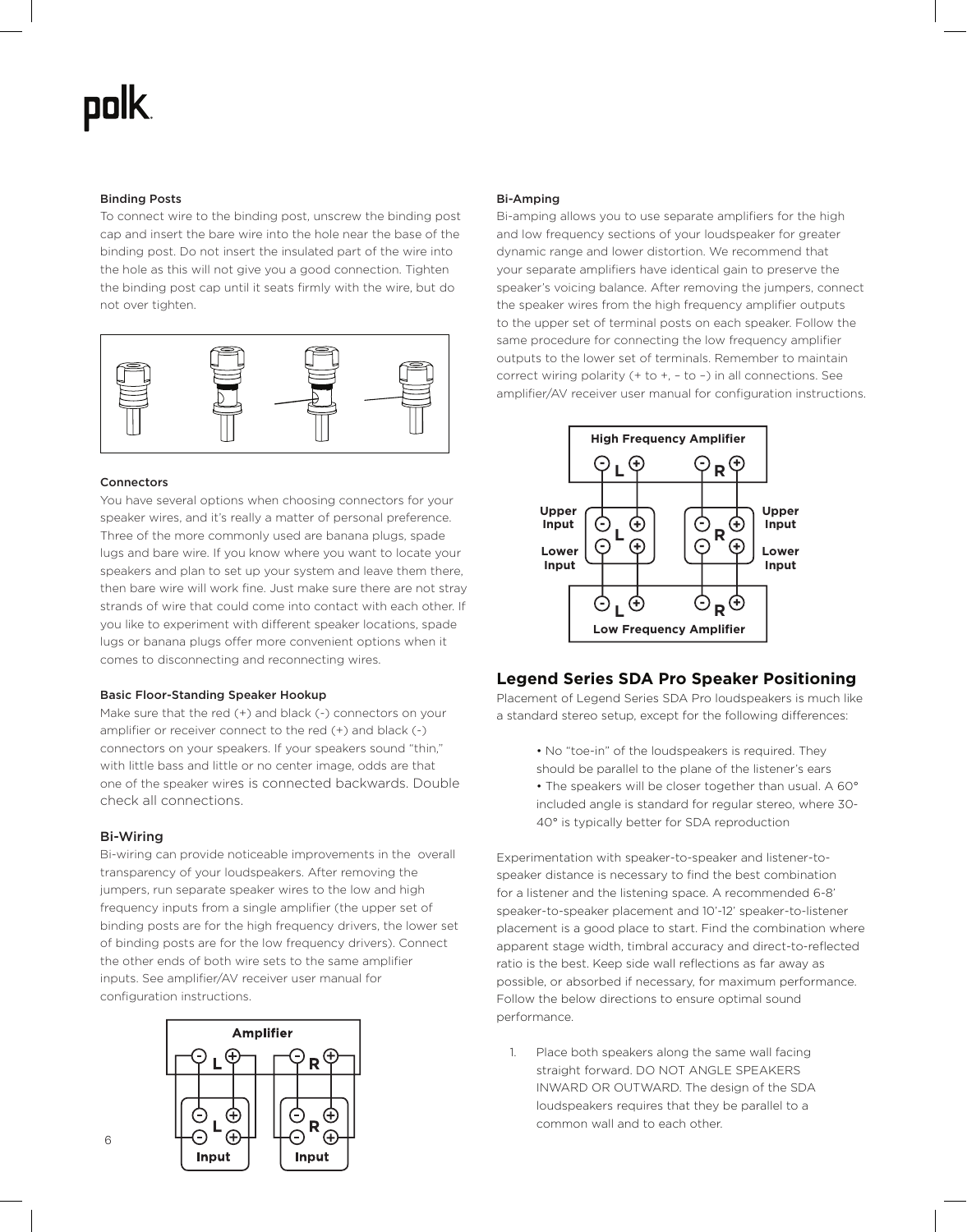

- 2. There are several distances to consider when placing your speakers:
	- X = Listener distance from speaker
	- Y = Speaker distance from rear wall
	- Z = Speaker distance from each other
	- S = Speaker distance from side wall

\*By decreasing distance "Y" you will increase bass response. By increasing that distance you will experience less bass. Your speakers will generally sound best when placed close to the back wall. Also, the front baffles should be at least 2" forward of any obstructions, such as cabinets.

\*Distance "Z" should be at least 4', while 6' to 8' is optimum in most listening rooms. In a "live" room (lots of hard surfaces, not too many curtains, cushions or sound absorbing materials), SDA speakers often sound best placed close together. Remember, experiment!

\*Distance "X" should be greater than or equal to distance "Z."

\*Distance "S" should be AT LEAST 3'. Placement closer to sidewalls will interfere with three-dimensional imaging. "If you can absorb the sidewall reflection, closer placements the wall may be possible.



### Rubber Feet and Adjustable Floor Spikes

Rubber feet come installed on the spike. In order to expose the spike, simply pull the rubber feet off.

## Adjusting the Floor Spikes

The floor spikes can be adjusted from the top of the Legend SDA Pro floor-standing loudspeakers and require an Allen wrench.

Note: If the speaker is stable on the floor, no adjustment is necessary. If the speaker is unstable, follow these steps:

> 1. The speaker will be inclined to settle on three of the four spikes leaving one spike slightly off the floor. 2. Determine which spike needs to be adjusted. 3. Use the included Allen wrench to adjust the spike height. Turn clockwise to lower the spike and counterclockwise to raise it.

> 4. As the spike contacts the floor, it will become more difficult to turn. At that point the speaker should be stabilized.

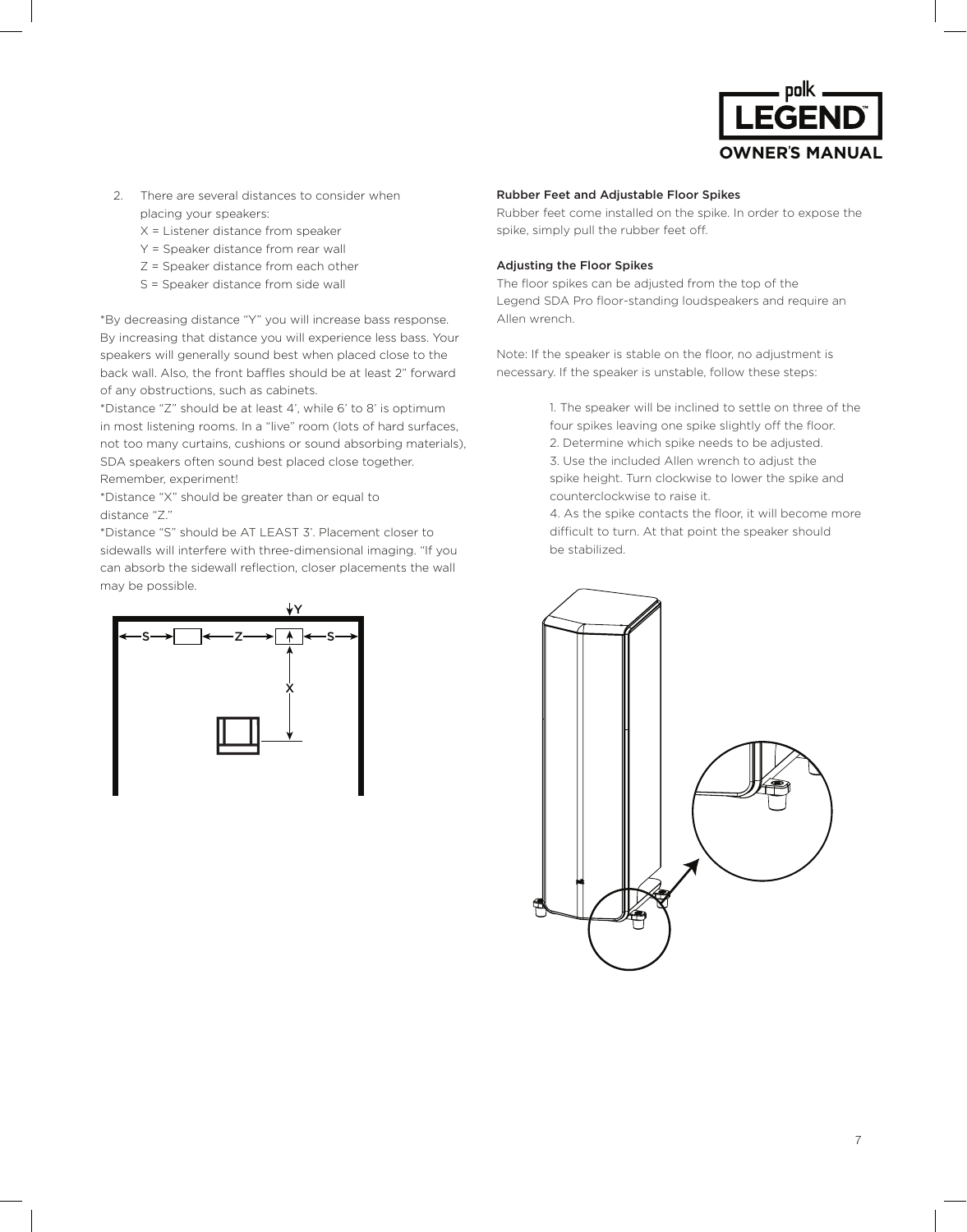## **System Diagnostics**

If you encounter an issue when setting up your SDA Pro loudspeakers, follow these steps to troubleshoot and make corrections as needed.

1. Start with facing speakers the directly forward and equidistant from the wall.

2. Place a chair in the listening area centered between the speakers.

3. To check for Absolute Phase, disconnect the (-) black wires from your loudspeaker, leaving the (+) red wires connected. Switch your amplifier to MONO operation or play MONO source music. Rotate the balance control back and forth until you find the lowest sound level. If this occurs near the 12 o'clock position, your speakers are correctly in Absolute Phase. If there is no sound at all, both speakers are out of Absolute Phase and you will need to reverse the connections at either the speakers or the amplifier so that red (+) on the speaker corresponds the red (+) on the amplifier, and so on. If the lowest sound level is heard with the balance control fully to the left, the right speaker is out of phase. If the lowest sound level is heard with the balance control fully to the right, the left speaker is out of phase. Reverse the speaker connections at either the amplifier or the out of phase speaker.

4. Reconnect the (-) black wires to your speakers. Return the amplifier to STEREO operation, making certain that your recording is in STEREO, and sit in the chair to listen for a few minutes. You should hear sound that appears to come from an area outside the two speakers, as well as sound that appears to come from between the speakers. By manipulating the balance control, you should be able to move the apparent sound source from far outside the left speaker to far outside the right speaker.

## **Caring for Your Legend Loudspeakers**  Enclosure Finish

Your Legend enclosures are finished in real natural wood veneer. Clean these panels periodically with a soft cloth and furniture polish to remove dust and fingerprints. Never use harsh detergents and cleaning fluids.

*Note: Do not use any petroleum-based cleaners or solvents on the loudspeaker cabinets.*

- Clean wood panels with furniture polish and a soft dry cloth
- Do not use furniture polish on black gloss lacquer
- Clean black lacquer veneer with a damp cloth

## Baffle Smudges

Dust baffles with the included dust cloth or any other dry or damp cloth (a damp cloth is one that has been sprayed with a recommended cleaner, not one soaked with water). We recommend you use a lint-free cloth.

### Dusting the Baffle

Use a can of compressed air for the grille and/or baffle to dust. Use a "computer keyboard" vacuum (only on the grille, not the baffle).

| <b>Legend Series Specifications</b>                                             |                                              |
|---------------------------------------------------------------------------------|----------------------------------------------|
| <b>Type</b>                                                                     | SDA Pro Floor Standing                       |
| <b>Tweeter</b>                                                                  | 1" Ring Radiator (x2)                        |
| Midrange                                                                        | $5.25''$ ( $\times$ 2)                       |
| Woofers                                                                         | 10'' (x2)                                    |
| <b>Frequency Response</b><br>(-3dB limits)                                      | 32-38000Hz                                   |
| <b>Overall Frequency Response</b>                                               | 24-50000Hz                                   |
| <b>Steady State Recommended Am-</b><br>plifier Power                            | 25-300W                                      |
| 2.83V Sensitivity                                                               | 87dBSPL                                      |
| Impedance                                                                       | $4\Omega$ (2.8 $\Omega$ min.)                |
| <b>Crossover</b>                                                                |                                              |
| Tweeter/Midrange<br><b>Crossover Frequency</b>                                  | 2800Hz                                       |
| Midrange/Midbass<br><b>Crossover Frequency</b>                                  | 370Hz                                        |
| <b>Tweeter High Pass</b><br>Slope (acoustic)                                    | 24dB/oct.                                    |
| <b>Midrange Low Pass</b><br>Slope (acoustic)                                    | 24dB/oct.                                    |
| <b>Midrange High Pass</b><br>Slope (acoustic)                                   | 24dB/oct.                                    |
| <b>Woofer Low Pass</b><br>Slope (acoustic)                                      | 24dB/oct.                                    |
|                                                                                 |                                              |
| Midrange Enclosure Type                                                         | sealed                                       |
| <b>Woofer Enclosure Type</b>                                                    | Power Port                                   |
| Dimensions W x H x D<br>(Inches and Metric)<br>(greatest overall depth, grille) | 17.94x48.60x17.38in<br>455.6x1234.5x 441.4mm |
| Product Weight (each)<br>(Pd and Kilos)                                         | 118 lb<br>53.5 kg                            |
| <b>Shipping Weight</b><br>(Pd and Kilos)                                        | $151$ lb<br>68.5 kg                          |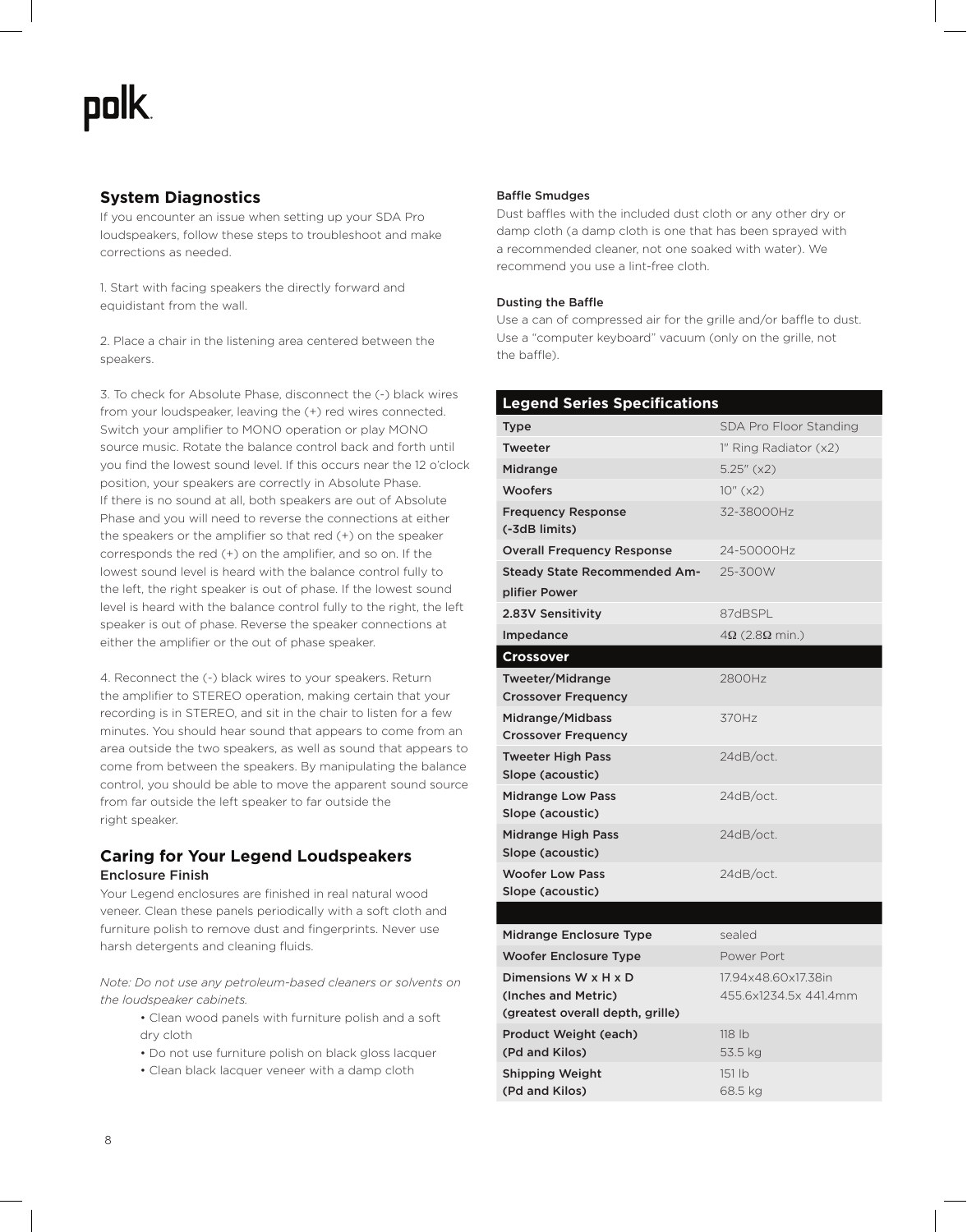

## **Limited 5-Year Warranty**

Polk Audio, Inc. warrants to the original purchaser only that this Polk Audio Loudspeaker Product (the "Product") will be free from defects in materials and workmanship for a period of five (5) years from the date of original retail purchase from a Polk Audio Authorized Dealer. However, this Warranty will automatically terminate prior to the expiration of the five (5) years if the original retail purchaser sells or otherwise transfers the Product to any other party. The original retail purchaser shall hereinafter be referred to as "you." To allow Polk Audio to offer the best possible warranty service, please fill out the Product Registration Card(s) and send it to the Factory, at the address provided on the Product Cards(s) within ten (10) days of the date of purchase.

Defective Products must be shipped, together with proof of purchase, prepaid insured to the Polk Audio Authorized Dealer from whom you purchased the Product, or to the Factory at 1 Viper Way, Vista, California 92081. Products must be shipped in the original shipping container or its equivalent; in any case the risk of loss or damage in transit is to be borne by you. If upon examination at the Factory or Polk Audio Authorized Dealer it is determined that the unit was defective in materials or workmanship at any time during this Warranty period, Polk Audio or the Polk Audio Authorized Dealer will, at its option, repair or replace this Product at no additional charge, except as set forth below. All replaced parts and Products become the property of Polk Audio. Products replaced or repaired under this warranty will be returned to you, within a reasonable time, freight prepaid.

This warranty does not include service or parts to repair damage caused by accident, disaster, misuse, abuse, negligence, inadequate packing or shipping procedures, commercial use, voltage inputs in excess of the rated maximum of the unit, cosmetic appearance of cabinetry not directly attributable to defect in materials or workmanship, or service, repair, or modification of the Product which has not been authorized or approved by Polk Audio. This warranty shall terminate if the Serial number on the Product has been removed, tampered with or defaced. This warranty is in lieu of all other expressed Warranties. If this Product is defective in materials or workmanship as warranted above, your sole remedy shall be repair or replacement as provided above. In no event will Polk Audio, Inc. be liable to you for any incidental or consequential damages arising out of the use or inability to use the Product, even if Polk Audio, Inc. or a Polk Audio Authorized Dealer has been advised of the possibility of such

damages, or for any claim by any other party. Some states do not allow the exclusion or limitation of consequential damages, so the above limitation and exclusion may not apply to you. All implied warranties on this Product are limited to the duration of this expressed Warranty. Some states do not allow limitation on how long an implied Warranty lasts, so the above limitations may not apply to you. This Warranty gives you specific legal rights, and you also may have other rights which vary from state to state.

This Warranty applies only to Products purchased in the United States of America, its possessions, and U.S. and NATO armed forces exchanges and audio clubs. The Warranty terms and conditions applicable to Products purchased in other countries are available from the Polk Audio Authorized Distributors in such countries.